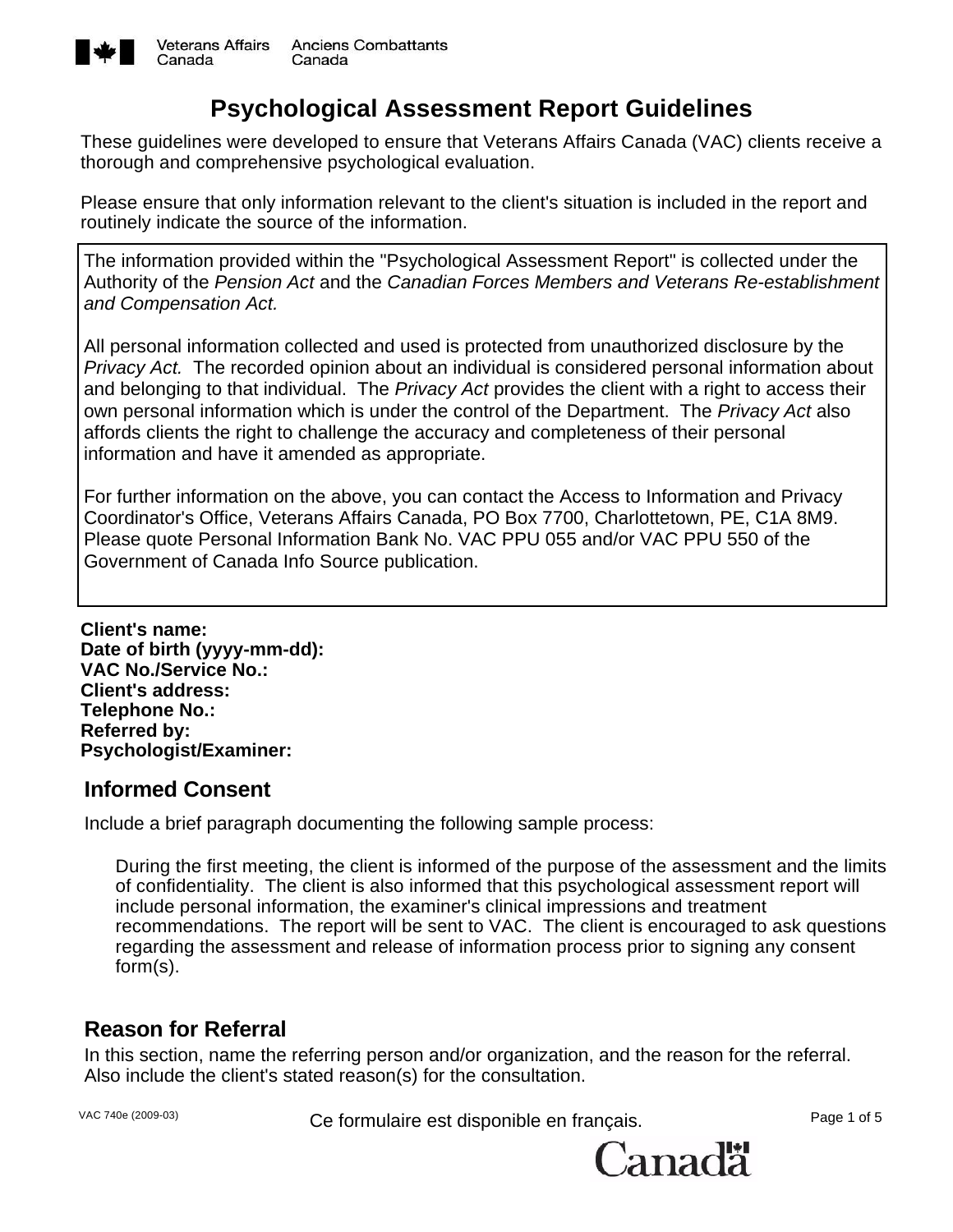## **Assessment Methods**

- $\blacktriangleright$  File review: list professional reports consulted
- Clinical interview(s): list dates, lengths, and include name(s) of the individual(s) who attended
- ► List all psychometric tests/instruments and standardized, structured interviews

Please note that one of the following instruments must be administered:

- A) Personality Assessment Inventory (PAI)
- B) Minnesota Multiphasic Personality Inventory-2 (MMPI-2)
- C) Millon Clinical Multiaxial Inventory-III (MCM-lll)

And one of the following standardized structured interviews:

- A) Clinician-administered PTSD Scale (CAPS) if applicable, or
- B) Structured Clinical Interview for the DSM-IV-TR (SCID)

### **Relevant Background Information**

- $\blacktriangleright$  Identification: age, marital status, children, occupation, etc.
- **Psychological/Psychiatric history:** 
	- A) Personal: previous psychological/psychiatric problems, treatments, hospitalizations, dates, diagnoses, names of treating clinicians
	- B) Family: if applicable and/or relevant
- $\blacktriangleright$  Medical history:
	- A) Personal: significant illnesses, injuries, hospitalizations and dates
	- B) Family: significant illnesses, injuries, hospitalizations and dates
- Personal history: family history, brief description of childhood, adolescence, early adulthood
- ► Legal history: history of arrests and convictions, if any, including current status
- Military history: age at the onset of military career, dates, durations and geographic locations of all deployments as well as occupation and rank during each, circumstances of discharge and date
- ► Lifetime history of stressful events (if applicable): A brief documentation of stressful events reported by the client. Indicate date, geographic location, the circumstances surrounding each, and the emotional response reported by the client.

### **Current Mental Status/Behavioural Observations**

Typically includes a description of the following: general appearance, general behaviour and attitude, level of alertness, orientation (person, time, place), memory (short and long term), quality/style of speech, level of insight, reasoning, judgement, thought process, thought content, reported mood, and observation of affect.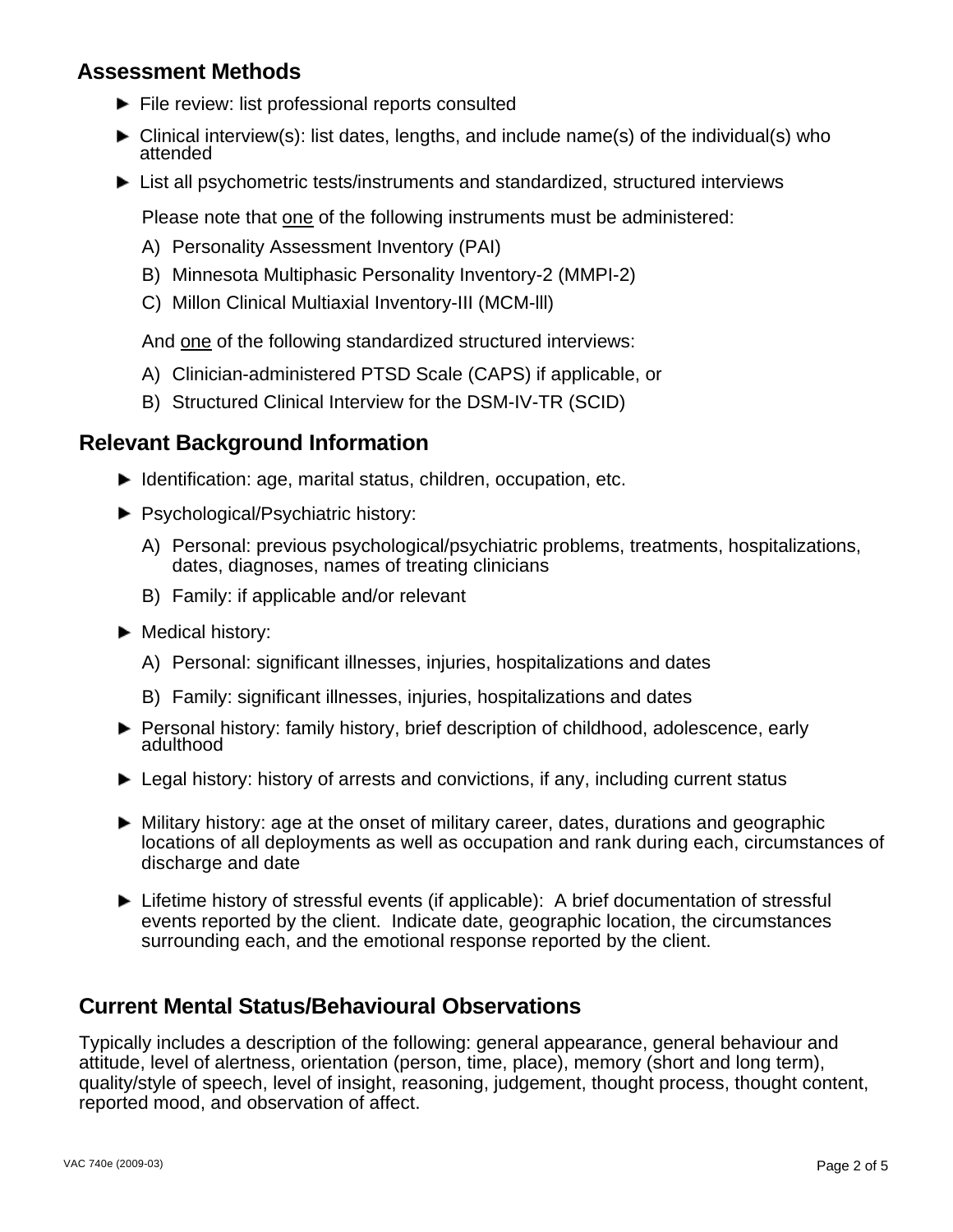### **Assessment Validity**

Provide a description of the validity of assessment results. (e.g., coherence, internal validity, symptom validity, symptom exaggeration/minimization, etc.).

#### **Presenting Problem**

Client's perspective:

Document general concerns as reported by the client. For example, the onset of symptoms and their reported impact on daily functioning, including: work/studies, lifestyle habits (consumption of alcohol, drugs, cigarettes and gambling), relationships with significant others, physical complaints, and cognitive difficulties, limitations or incapacities.

Family member's perspective (if applicable):

List reported difficulties and problems, and their impact on lifestyle habits, explore for a potential substance abuse/gambling problem, quality of interpersonal relationships (partner, other family, friends, etc.), as described by the family member(s).

#### **Psychological Symptoms**

- ► List all symptoms and describe in terms of onset, nature, frequency, and intensity
- Indicate any substance dependency/addiction problems and onset\*
- ► Include description of impact on self, family, relationships, occupational functioning and/or military career (e.g., medical category, deployability)
- ▶ Describe evolution of symptoms over time
- ▶ Document your opinion about links between symptoms and military service
	- \* Please refer to VAC's "Guidelines for Screening for Alcohol, Drugs and/or Gambling Problems" (VAC 738).

Be sure to specify the sources of this information (e.g., self report, CAPS, MCMI-III, MMPI-2).

#### **Cognitive Functions Component (if applicable)**

Highlight summary of findings on cognitive elements, for example: memory, attention, concentration, information processing.

#### **Present Symptom Management**

- ► List adaptive and maladaptive coping mechanisms
- $\blacktriangleright$  List all medications, dates and timeframes, and names of prescribing practitioner(s).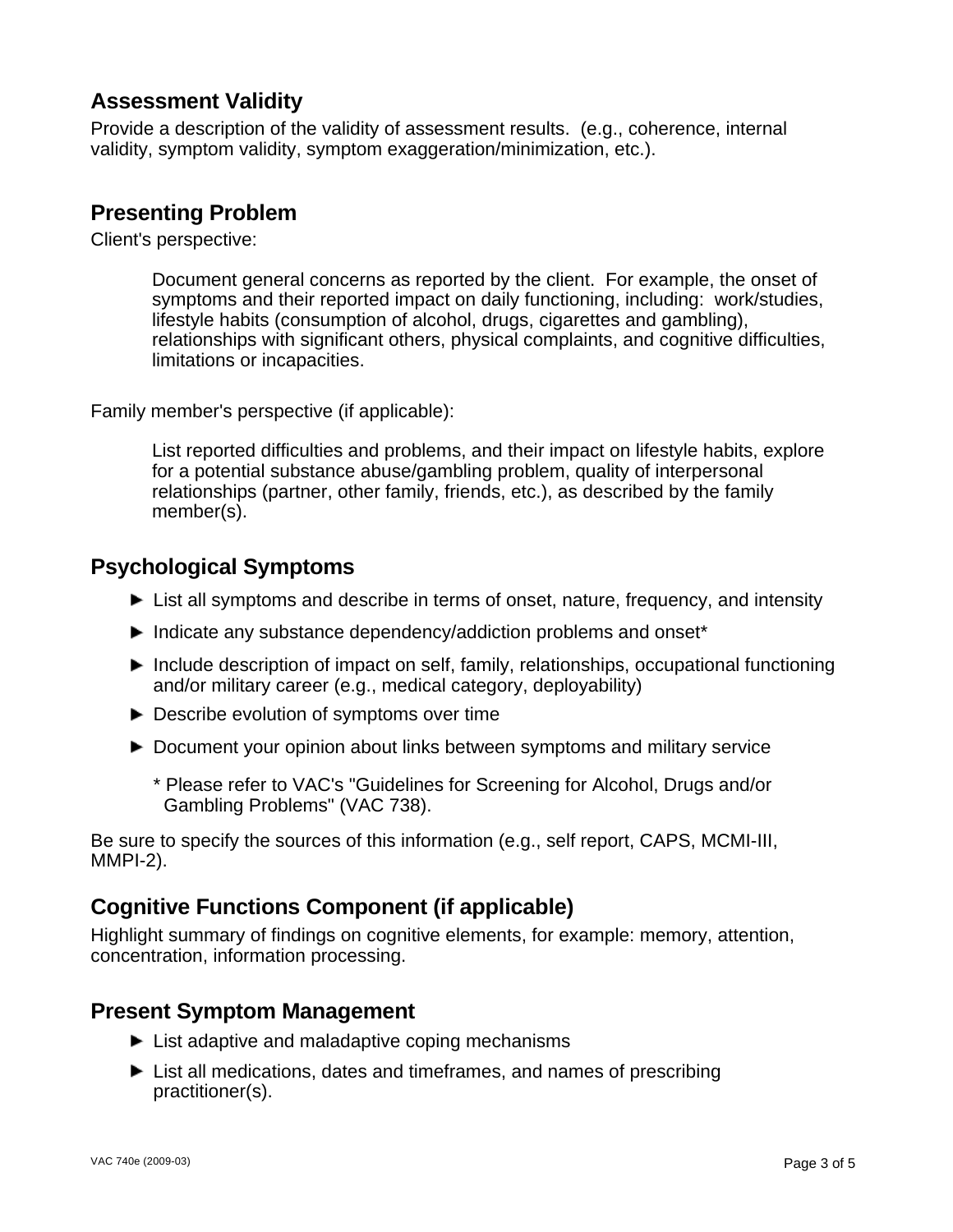### **Clinical Conceptualization**

If the evaluation is for the purpose of an award or pension, indicate your opinion on the connection between military service and your diagnostic impression. Also include a description of the client's level of functioning prior to having experienced the stressor(s).

### **Current DSM Diagnostic Impression**

The diagnostic impression must be formulated based on the five Axes of the current DSM.

For Axis III: Please indicate that it is based on reports provided by the client, or include the name of the medical doctor who made the diagnosis, and the date.

#### **Risk Assessment**

- Suicide: **Indicate presence of ideation, plan, imminence, and any other** information, as applicable;
	- $\blacktriangleright$  Indicate risk level.
- 
- Homicide: **Indicate presence of ideation, plan, imminence, and any other** information, as applicable;
	- $\blacktriangleright$  Indicate risk level.

#### **Conclusion and Treatment Recommendations**

Please note the nature, frequency and estimated duration of the interventions recommended and the clinical objectives to be addressed.

If the evaluation is specifically for rehabilitation, please see the Appendix.

If recommendations include inpatient treatment for a substance abuse disorder, please refer to the VAC document entitled "Inpatient Placement Criteria for Clients with Substance Abuse Problems (VAC 739)."

#### **Prognosis**

Document factors that influence a positive or poor prognosis.

**Name of examiner: Signature of examiner: Professional Title: Date (yyyy-mm-dd): Registration body: Registration No.: Blue Cross No.:**